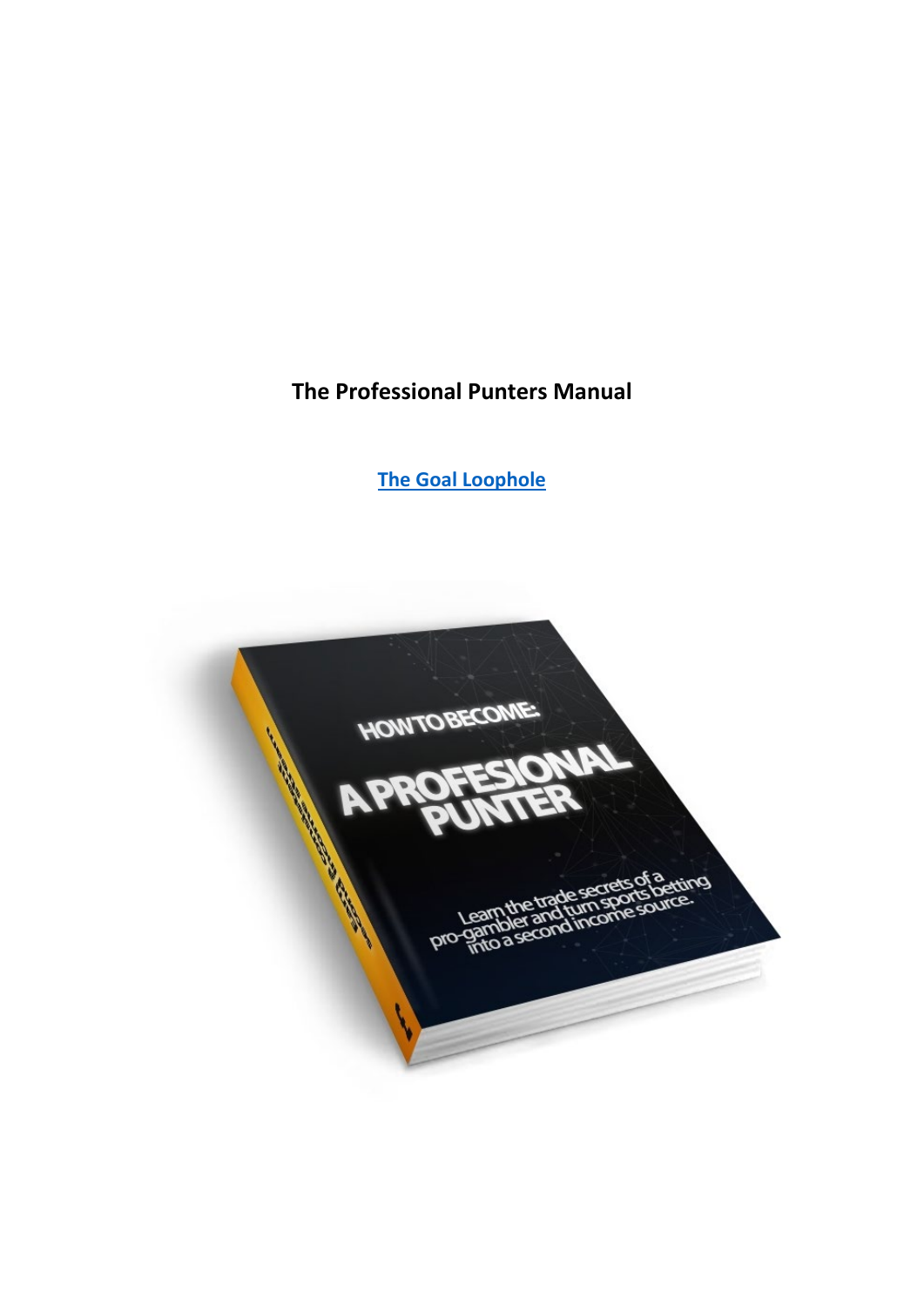#### DISCLAIMER

Limits of liability/Disclaimer of Warranty The author and publishers of this book and the accompanying materials have used their best efforts in preparing this program. The author and publisher make no representation or warranties with respect to the accuracy, applicability, fitness or completeness of the contents of this program. They disclaim any warranties (expressed or implied), merchantability or fitness for any particular purpose. The author & publisher shall in no event be held liable for any loss or damages, including but not limited to special, incidental, consequential or other damages. As always, the advice of a competent legal, tax, accounting or other professional should be sought. The author and publisher do not warrant the effectiveness, or applicability of any sites listed in this book. All links are for information purposes only and are not warranted for content, accuracy or any other implied or explicit purpose. The manual contains material protected under copyright laws. Any unauthorized reprint or resale of this material is strictly prohibited.

#### RESPONSIBLE GAMBLING

Sports Betting / Gambling is a risky industry. There are no guarantees that you will win. It can make you a lot of money very quickly but it can be lost just as quickly. I try to cover topics of responsible gambling in this book. Please always make sure that you only bet what you can afford to lose. You should never bet with money that you do not have. If you feel that you have a gambling problem, please visit BeGambleAware.co.uk – the organisation is there to help anyone who needs it.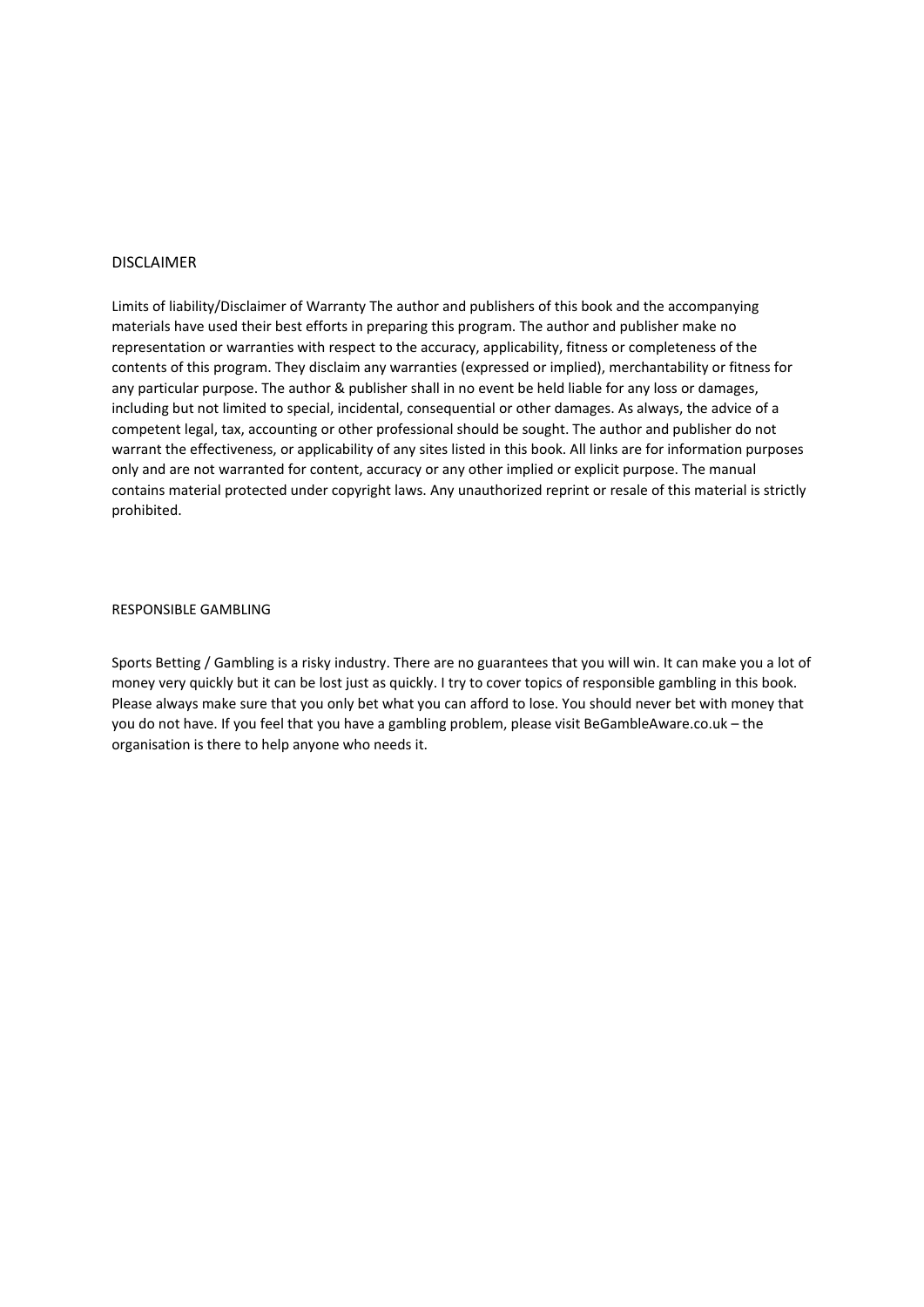#### **Introduction**

Hello and welcome to The Professional Punters Manual. This manual does not promise to make you rich. It doesn't promise to "boost your betting bank" instantly either. What this guide aims to do is discuss various concepts, methods and the psychology behind becoming a professional gambler – or at least improving the level of your betting. This should change the way that you bet and improve yourself as a gambler if you take the knowledge to heart.

Don't forget to check out my betting service!

I run a service that sends a DAILY TREBLE BET at a minimum odds of 4.50 with phenomenal results

#### **Visit [>> The Goal Loophole](https://www.goalloophole.com/join.html)**

Maybe you're thinking of going pro and quitting your day job, maybe you're already a professional gambler and just want to learn a few extra tips, or maybe you just enjoy collecting betting-based e-books.

Whatever your needs, I highly recommend that you read this book. You may gain some knowledge that can take your betting to the next level.

Kind Regards Stephen

#### P.S

I am often asked why I would reveal secrets if I could just use them and make a profit myself. I want the average Joe punter to win. Nothing thrills me more than knowing the bookies are losing out.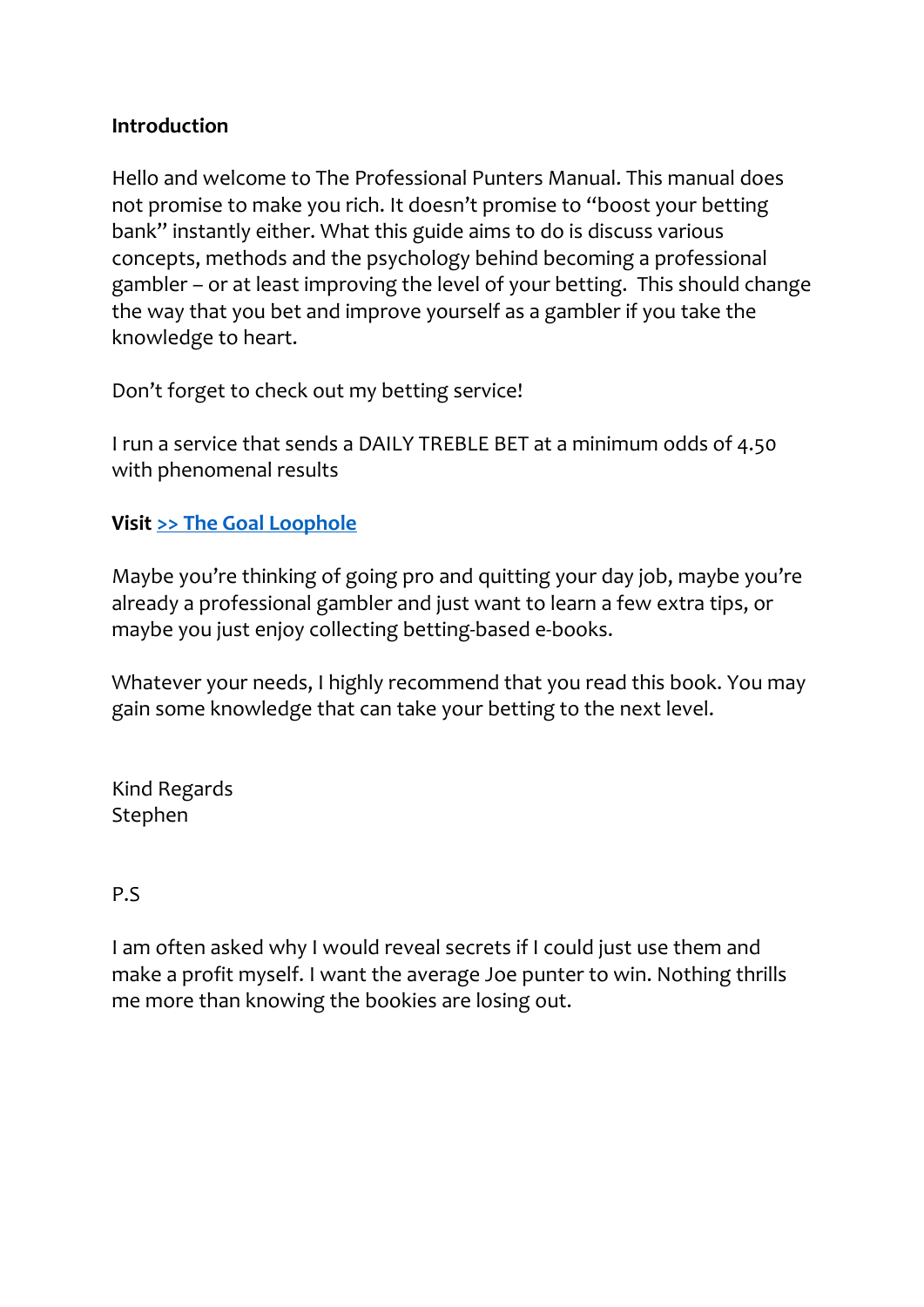## **The Stigma**

Many people still view gambling and sports betting in a negative light. It is associated with people sitting in smoke filled betting room, placing bets on anything that comes their way. The introduction of the online bookmaker and the betting exchanges have completely changed the manner in which gambling and professional gambling is seen in general, although many people still fail to acknowledge this.

Professional gambling is no longer associated as being seedy and dodgy. Instead it now involves far more high-tech equipment and software. First of all, a computer or a laptop, various software programs such as spreadsheets, staking plan software and so on. All this is what the common professional gambler uses to make an income.

The other stigma attached to gambling, is that you'll "Lose all your money", The amount of times I hear that is incredible and the thing about that statement is that it is completely false. Most of the people who say it have never or will never gamble in their life, so there's virtually no possible way that they would know that!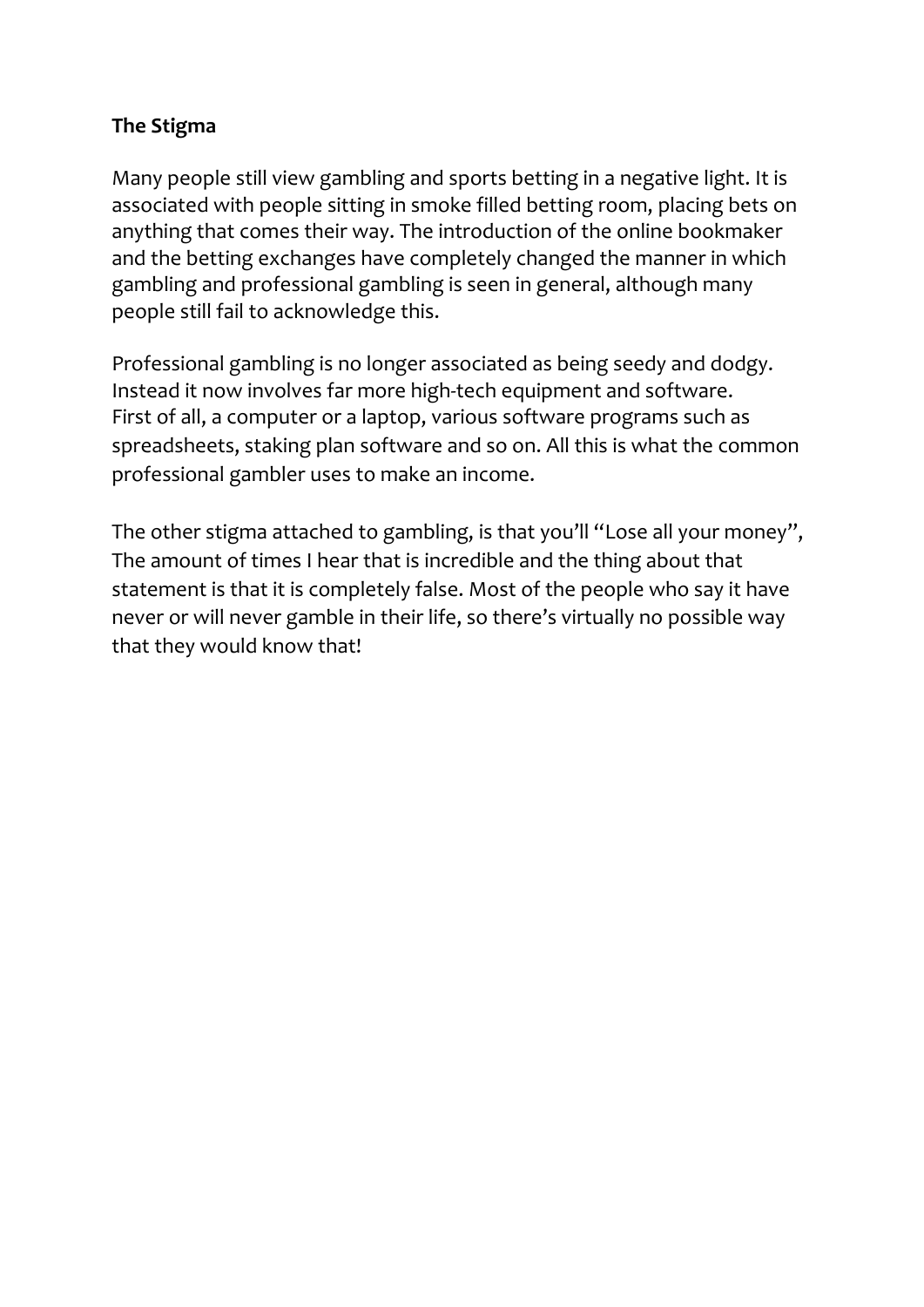#### **Do I want to go Pro?**

You may be thinking – Yes... Obviously I do, but there are various factors which you need to take into consideration before you take the plunge. Being a professional gambler sounds far better than it is. It is stressful – I will tell you that now.

Giving up a current job to become a professional gambler is not as easy as it sounds. There is far more risk involved being a pro gambler – sure, the hours can be fewer and the hours of work are up to you, but the fact that bets can and do go wrong at times, causes the stress and uncertainty. If you currently work a day job, you need to decide how much you want to earn and set yourself "income targets".

If you're quitting your current job to become a professional gambler, first and foremost you need to set yourself realistic income targets.

*Do you :* Want to make more than what you make now? If yes, how much more and is this realistic?

*Are you:* Okay with making the same amount that you make at your current job? Is this enough for a comfortable lifestyle?

**Or..** Are you willing to make less than what you make in your current job and is this enough to keep living comfortably?

All the above factors need to be taken into consideration. Also remember, gambling in most countries, is Tax-Free, which means that you are getting an extra bit of money (depending on what you're currently earning), by not having to constantly pay taxes on what you're earning.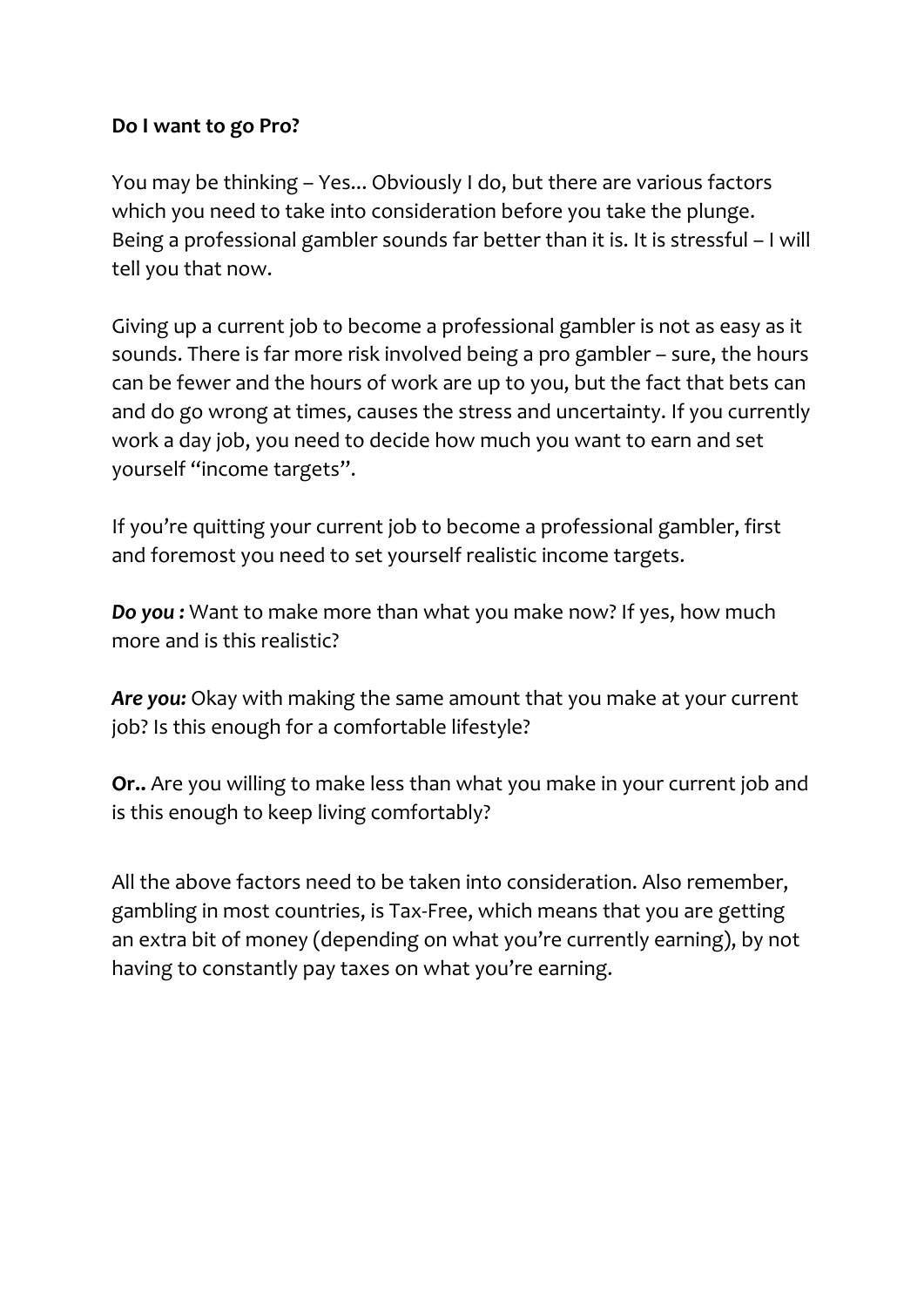### **Specialising in a Field**

Another factor that needs to be taken into consideration, is the simple act of specialising your gambling activities. If you're a punter who bets on the horses, greyhounds, cricket, football, rugby, darts, snooker, tennis and so on, don't expect to be a professional doing that. You'll never win in the end.

Punters who have a bet on virtually anything on the market are generally known as "Mug Punters" ... basically a mug punter is someone who will bet for the sake of betting without any research or real planning behind the bet.

My service at **[GOAL LOOPHOLE](https://www.goalloophole.com/join.html)** specialises in betting on football trebles only.

Maybe your specialty is horse racing and football. That is fine. But if you really want to specialise, you can always focus on a specific horse racing "niche". Maybe just handicap races. Maybe you want to focus on the English Premier League or just the top 5 European leagues only, maybe just a few teams who you research daily and learn everything about them.

It's all up to you what you want to specialise in. Just don't fall into the trap thinking that you can start becoming pro by betting on ten different sports and expect to earn a living doing that. It won't work, unless you're very lucky, then it may work... for a while and then you'll lose! I've used specialising on Racing and Football as an example, due to the fact that I do that myself. In football I tend to focus on the English Premier League due to the fact that it's go the widest coverage, meaning there is always information available for you to use to make your bets... which brings me to the next topic of discussion.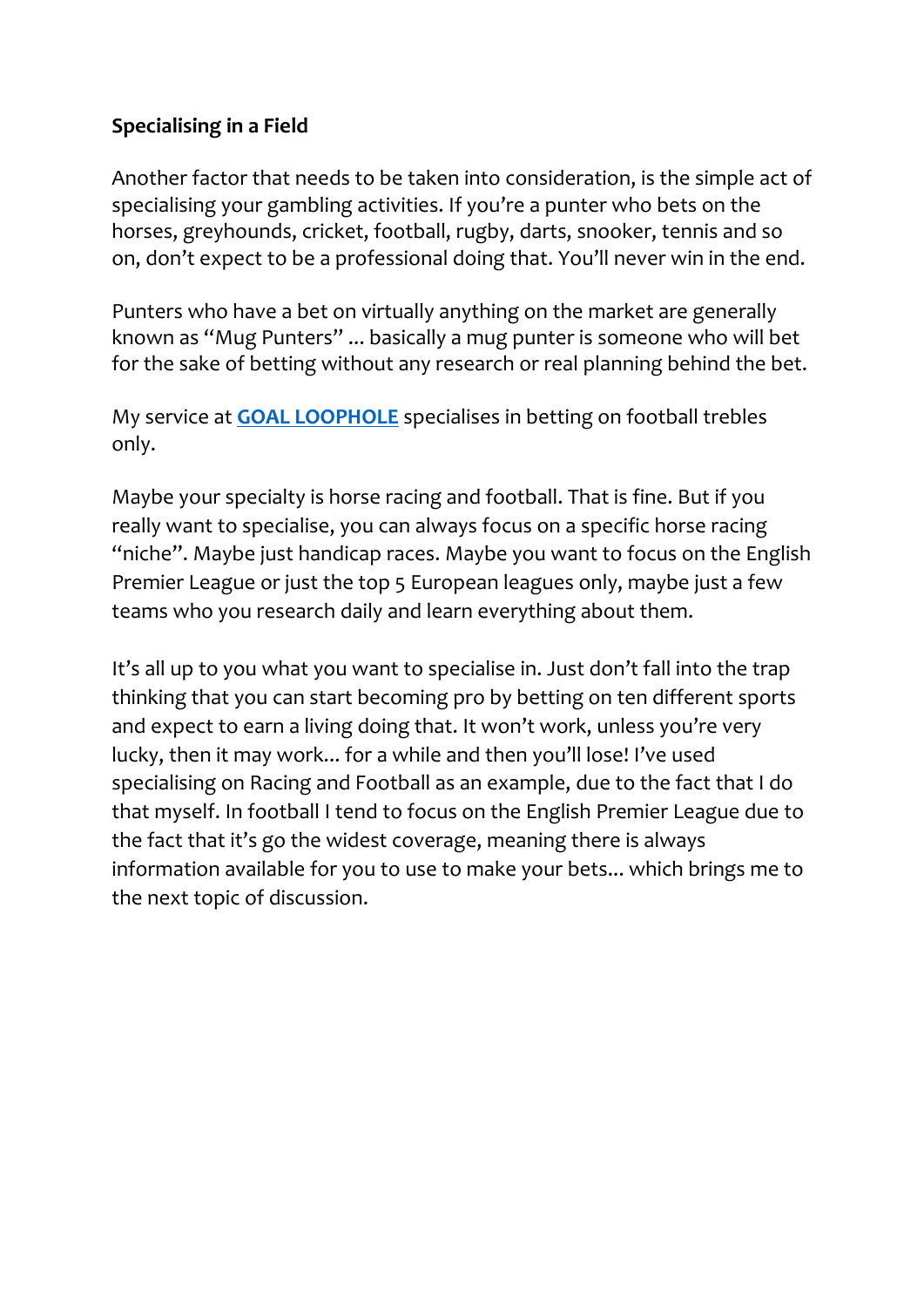## **Professional Gamblers are Quite Analytical**

If you're not sure what the word analytical means, in our case, it refers to analysis. Professional gamblers, do not place bets based on a "feeling", they place bets based on analysis of the specific event that they're betting on. Placing bets based on feeling, or the team that you support for example, are two examples of "emotional betting".

Another could be the type of punter who will bet on a horse due to its name being something they can relate to – maybe a lucky word and so on – that sounds a bit insane but there many people who do it. Research is the critical component when it comes to betting professionally.

What I recommend is, if you do decide to go pro, keep records of every bet you take, the profit you make, the commission deducted, what you staked, the days of the week you're profiting more than others and so forth. External factors in your life can even affect the way you bet!

There are plenty of online spreadsheet applications which you can access for free.

Keeping records of all your betting will give you the chance to even analyse yourself. You can spot where you're going wrong, where and when you're losing specific bets and then you can take the necessary steps to stop it happening!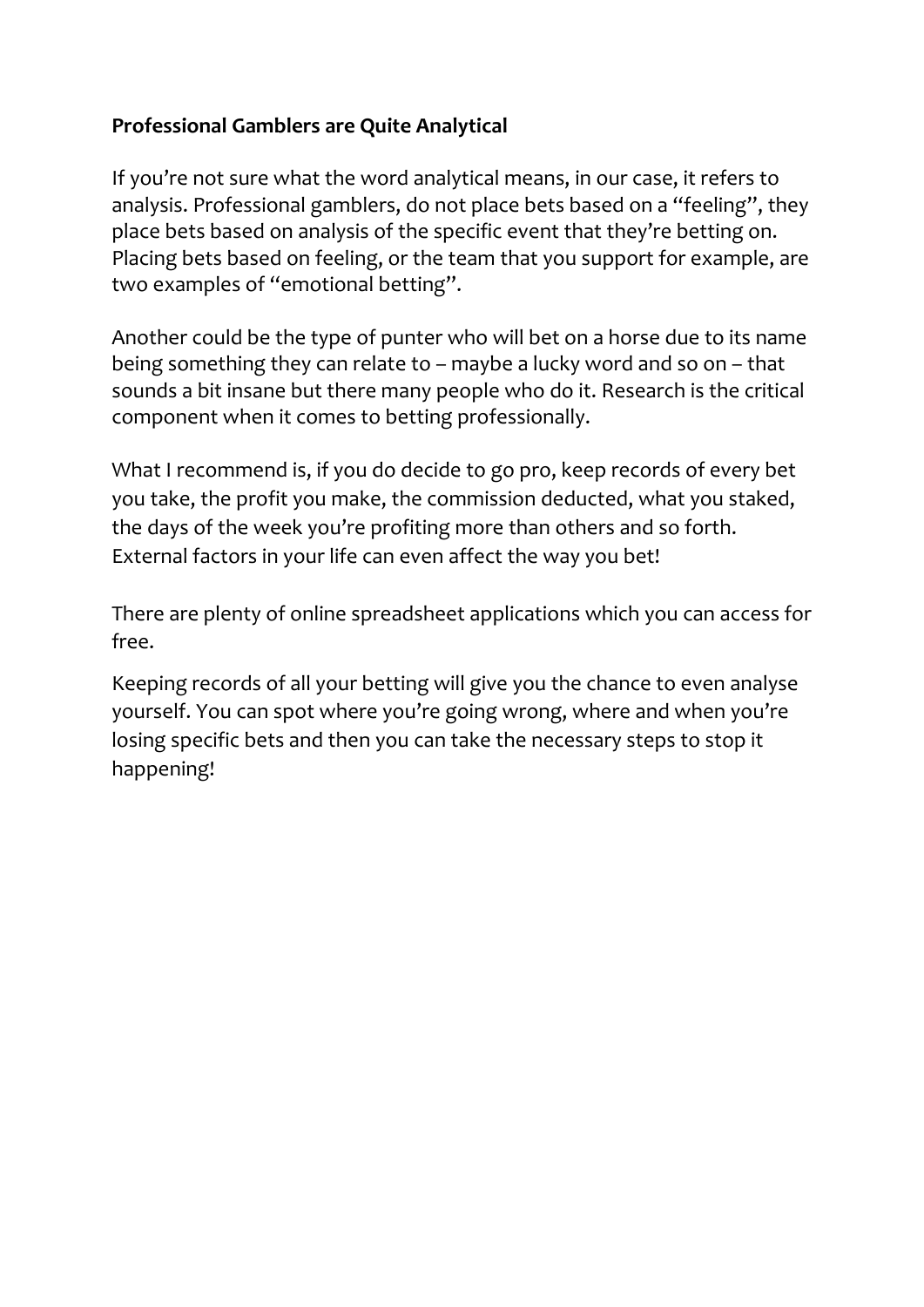#### **Why you're not a Pro Gambler... Yet**

This section goes through various reasons why you're not a professional gambler. If you are guilty of any of the following faults, then either you need to fix that specific fault or professional gambling is not for you. These are just a few of the concepts of the professional gambler, which you need to perfect in order to profit in the long term.

#### *Greed*

If you're placing massive stakes in the hope that you'll quickly get rich, please stop throwing away your money. Risking big amounts for big outlays will work... once, twice and maybe a few more times. It'll then come crashing down on you. There is no gambler on earth can claim to continue risking big amounts and continuously win! Anyone who claims this is lying. The next greedy problem is the issue of multiple bets. I learnt the hard way. They do not work. You should continue to just bet on standard single bets. Nothing more than that. If you go into betting with a greedy approach, you'll never make it. You need to go into this venture with a mindset of seeing every bet as an investment instead of a "get rich quick scheme"

#### *Betting Bank and Staking Plans*

This is quite a big one. Without a betting bank and a proper staking plan, you will lose money. It's guaranteed that you will

lose. You need to keep close records of your betting bank as well as gaining access to a proper staking plan. This is the only way you're going to get your bank to grow. If you want to go pro, you have two options regarding the betting bank. First option is to grow a small starting bank to a comfortable amount which you'll put to use. The second option is to invest a large sum into a betting account and start with that. Remember, the first aim, in my opinion, is to try and make back whatever you invest. Once that is done, then you can bet using your new bank. I can recommend some staking plan software for you which gives you details of exactly how much to bet.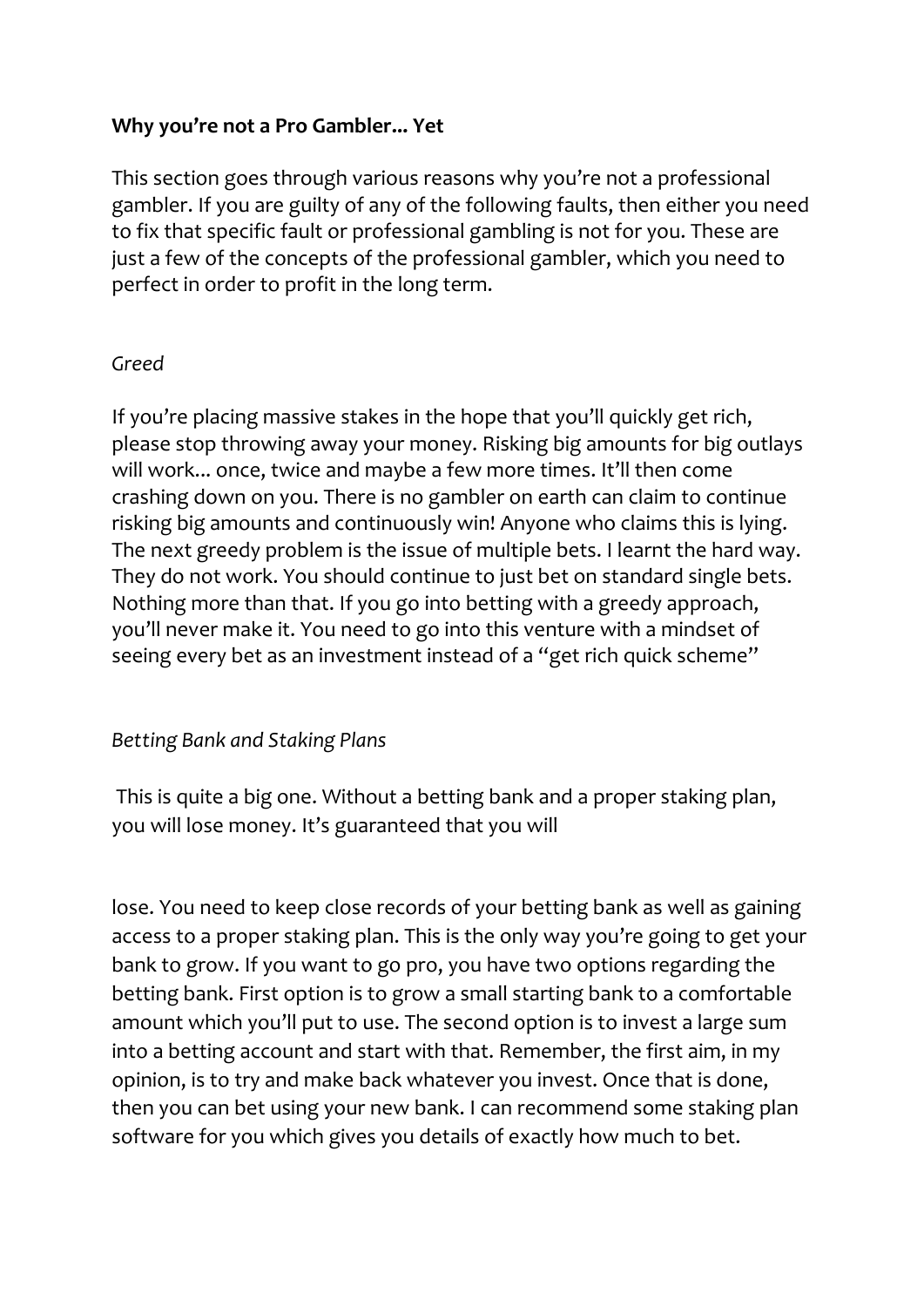#### *Chasing Losses*

This is the fault of many punters. They chase losses with stupid bets. The problem is, when that following bet goes wrong, he or she has lost a massive amount. The next problem is that punters fail to see the right opportunity when "chasing a loss" – I'm not saying you should do it but I'm saying that punters will risk chasing a loss on a bet which is very uncertain, mainly because it's the next available bet! The worst thing anyone can do is chase losses with lay bets. Think about laying for £10 at 4.0 and the horse wins. You lose £30. Now, you want to chase the loss, so you lay £30 at 4.0 again... and the horse wins. Now you've set yourself back another £90. This just goes to show you how quickly you can be wiped out when chasing lay betting losses.

#### *Emotion*

We've already touched on this subject a bit but I'll tell you more about it. If you want to succeed as a professional gambler, you need to completely cut out any emotions attached to your bets. That means, don't bet on a team who you support. You might just be bias and not even know it! It's your team, or your favourite horse, obviously you're going to think it's going to win. Another situation where betting contains emotion – let's say you back a team and they get an early red card. You can't say things such as "The ref made me lose the bet" – this is the wrong attitude as well. These things happen in sport. It's part of all sport so it cannot be blamed. Incidents like that are going to happen. Sometimes you will get the rub of the green and sometimes it will go against you. They tend to even themselves out over time anyway. The problem with betting with emotion, is that it will undermine your success.

#### *Test a System, thoroughly!*

Most professional gamblers use a system of some sort. The difference between the typical mug punter and a professional gambler, is that the latter will try a system and stick to it! Too many people will write off a system in a month although in most cases, a week and sometimes even the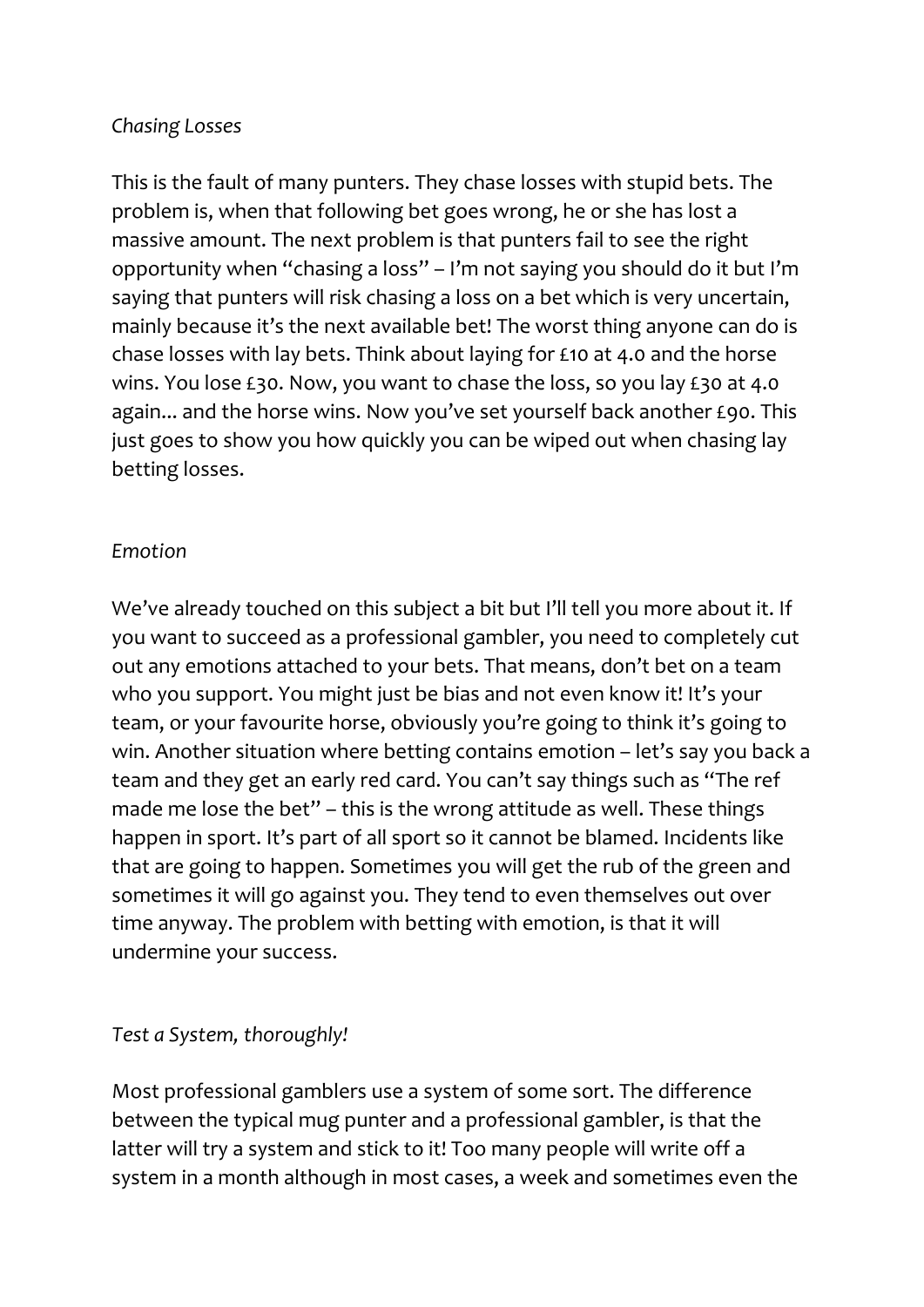first day. This approach is completely incorrect and you will never get to settle down with a system and use it to make constant profit. If you continue to change, you might jump into a system while it's on a small losing run and then that exact factor makes you think that the system is not profitable!

### *Learning from your Mistakes*

You have a £500 bank. You lay for £20 at odds of 11... and you manage to lose your bet so you lose £200 and wipe out virtually half your bank? Now, you'd think most punters would learn from making an error like this but for some reason the greed gets the better of them when the opportunity arises again and sure enough, they will make this mistake again. Professional gamblers will learn from their mistakes. The above example would never need to be learnt by a pro gambler, due to the fact that the pro gambler would never make a mistake like that due to a bet like that breaking quite a few of the rules we've discussed. If you make an error in your "betting career" like this, if it helps, tell yourself not to ever try and do something like that again. Keep stakes down. Don't risk unnecessary amounts!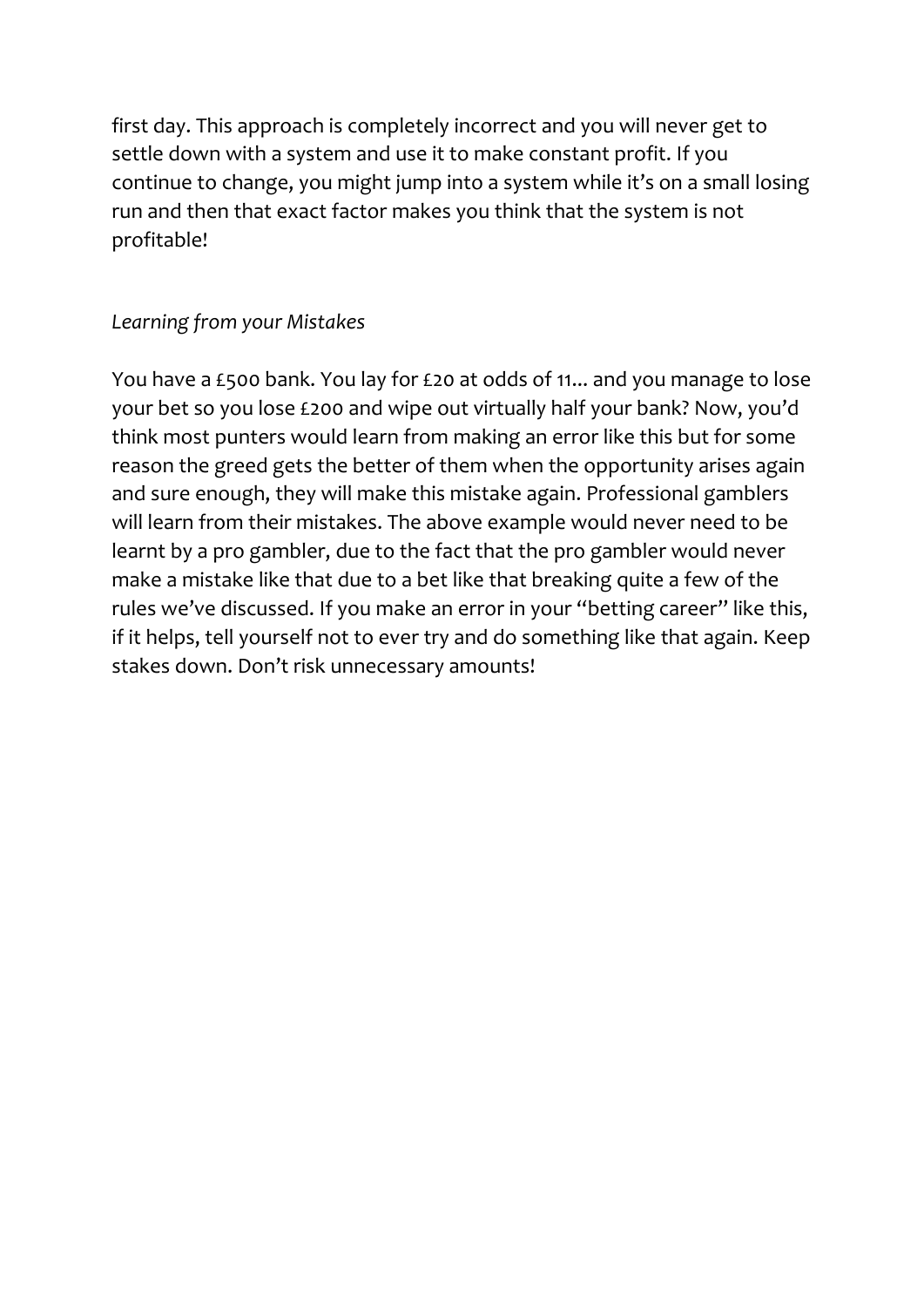#### **The Professional Gamblers Mindset**

First and foremost, a professional gambler must have a specific mind frame. That mind set needs to be a combination of rational and positive.

If you're not positive in your approach, and believe that you're going to profit and do well in your job, then again, you will fail. You need to approach being a professional gambler with a positive outlook. You need to have faith in the bets you place as well as the decisions you make otherwise you're never going to profit.

No one will get anywhere with a negative mindset and believing that this venture is "not going to work". If that is what you believe you shouldn't be reading this. You also need to be able to train your mind to not let a loss affect you and I'll go onto this subject next (dealing with losses).

If you're using your own method and you regularly profit and the following day you hit a loss, this is where you need to mentally tell yourself that "This can happen". Instead of going out to chase this loss, you need to just put it behind you – again, this is emotional gambling and you need to remove it from your personality.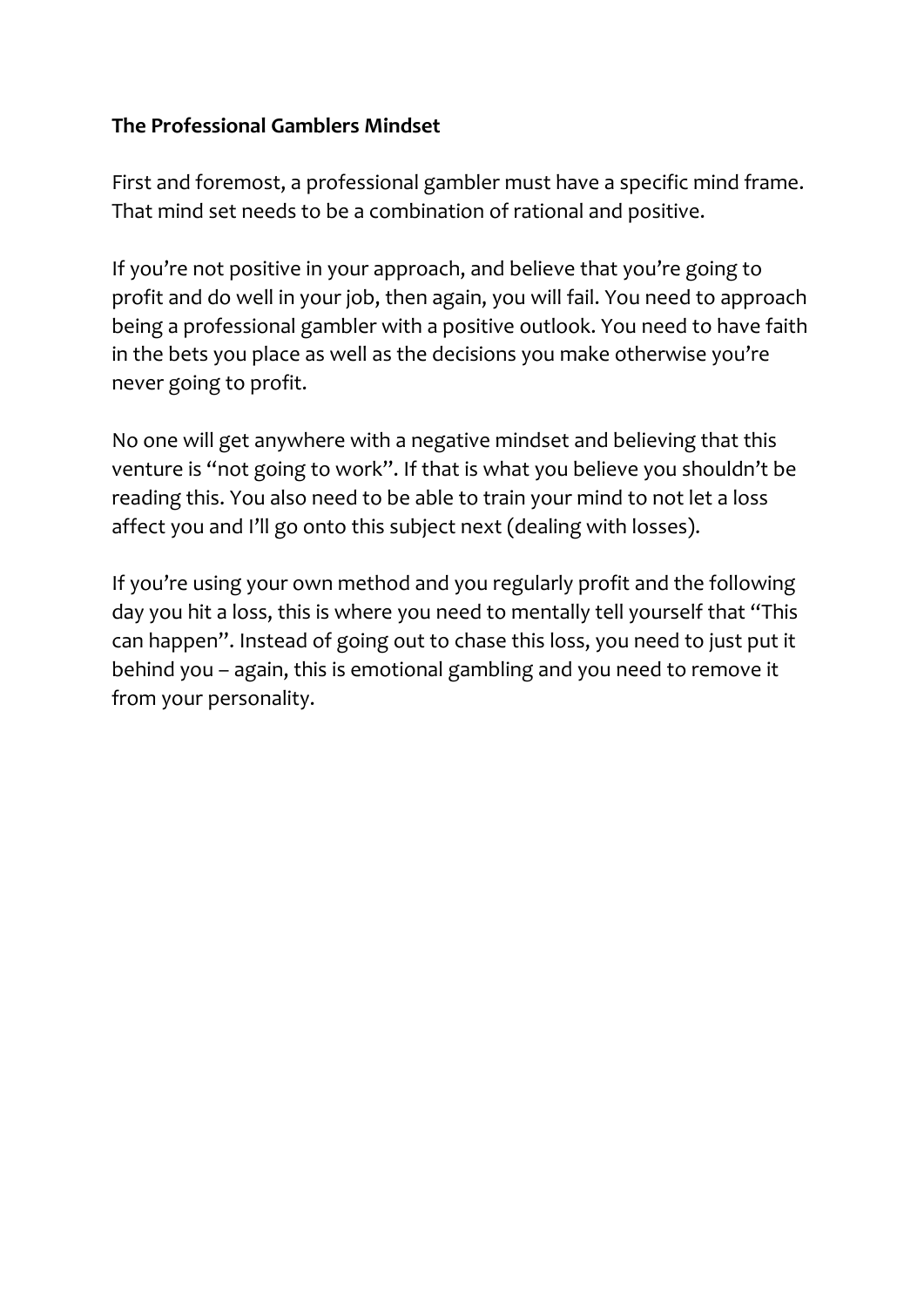#### **Dealing with a Loss**

This is the pitfall of most punters. When they lose a bet, they feel this need to immediately make back the money and they risk an insane amount of money to win it back. This is the fast way to the poor house.

You need to wrap your head around this section if you want to make it as a professional gambler. I've heard so many stories of someone losing say £500 on a stupid bet... and then to try and make that back, they'll risk £500 on the next possible bet available and then that loses and instead of a £500 loss, its double. By this, I'm trying to explain that waiting for the right bet to begin making back your loss is the key.

Instead of taking the next available bet on offer, wait for the opportunity. That and, don't ridiculously stake a massive amount to make it back at one time. Just go slow and make it back in bits. Losses are always going to happen. It's part of gambling. If it wasn't, we'd all be rich and the bookmakers would close down and there wouldn't really be betting exchanges either. Dealing with the loss is the key though. A professional gambler will always have enough research to eliminate unnecessary losing bets, so when you do have a losing bet or two, if you continue to do what you're already doing, you should have no problem making it back.

The next thing you need to understand when dealing with a loss is to not let it put you in a bad mood.

Obviously, it will be difficult but again, this is the emotion in betting. You need to completely eliminate it. I cannot stress it enough.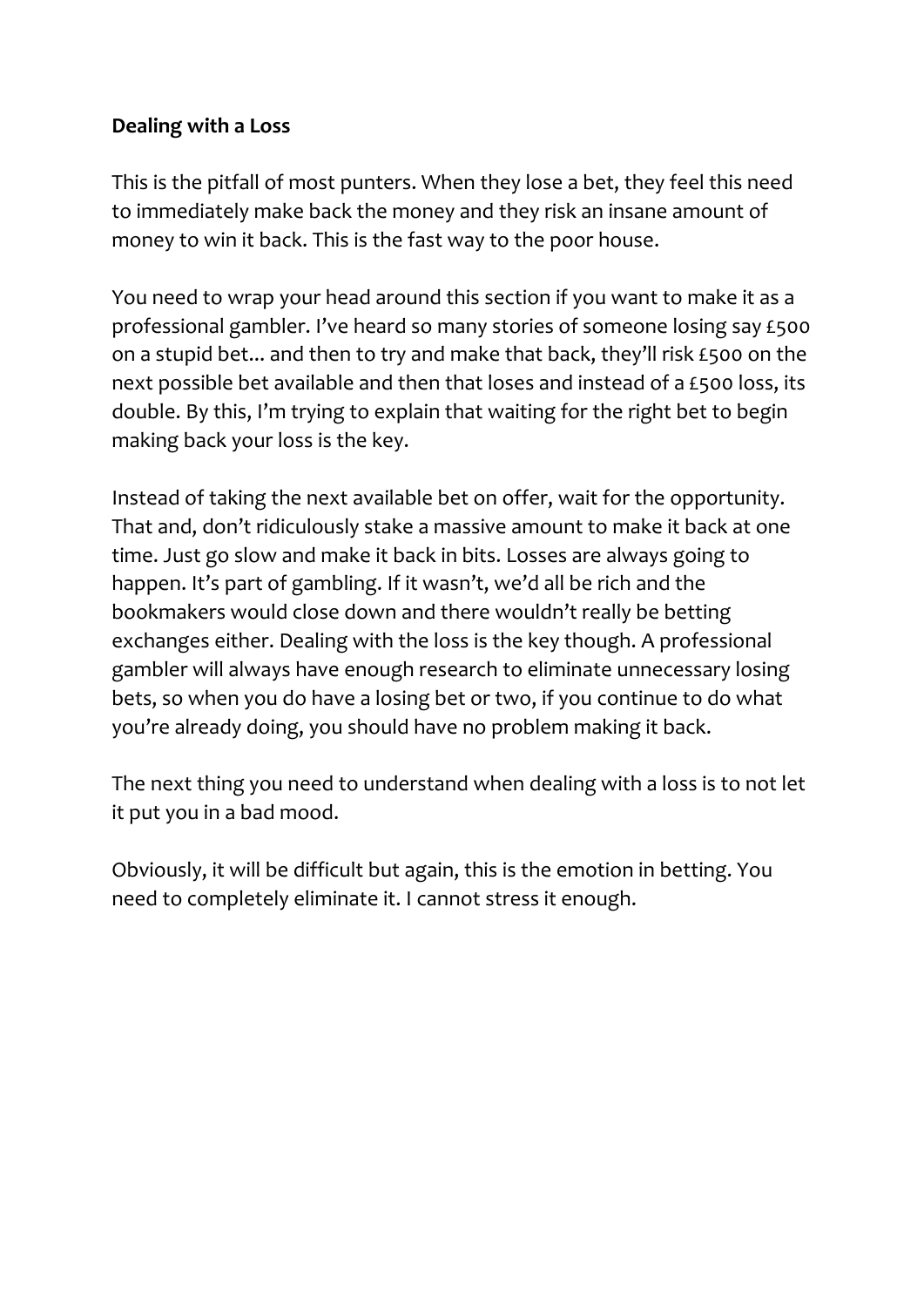## **How to make a consistent profit**

**I can absolutely guarantee that if you follow the steps below, you'll make profit as a gambler in the long term. The trick is STICKING to these rules.**

>> You need to follow the rules and the pitfalls I spoke about in the manual

>> You need a [method](https://www.goalloophole.com/join.html) that can out perform the odds. In other words, if you are always betting at 2.00, you need to win 51 percent of the time.

>> You have a rigid staking plan and bank management system.

IF YOU FOLLOW THE 3 RULES ABOVE, YOU WILL PROFIT LONG TERM

[JOIN ME AND MAKE CONSISTENT PROFITS AT GOAL LOOPHOLE](https://www.goalloophole.com/join.html)

# **[Click HERE to visit GOAL LOOPHOLE](https://www.goalloophole.com/join.html)**